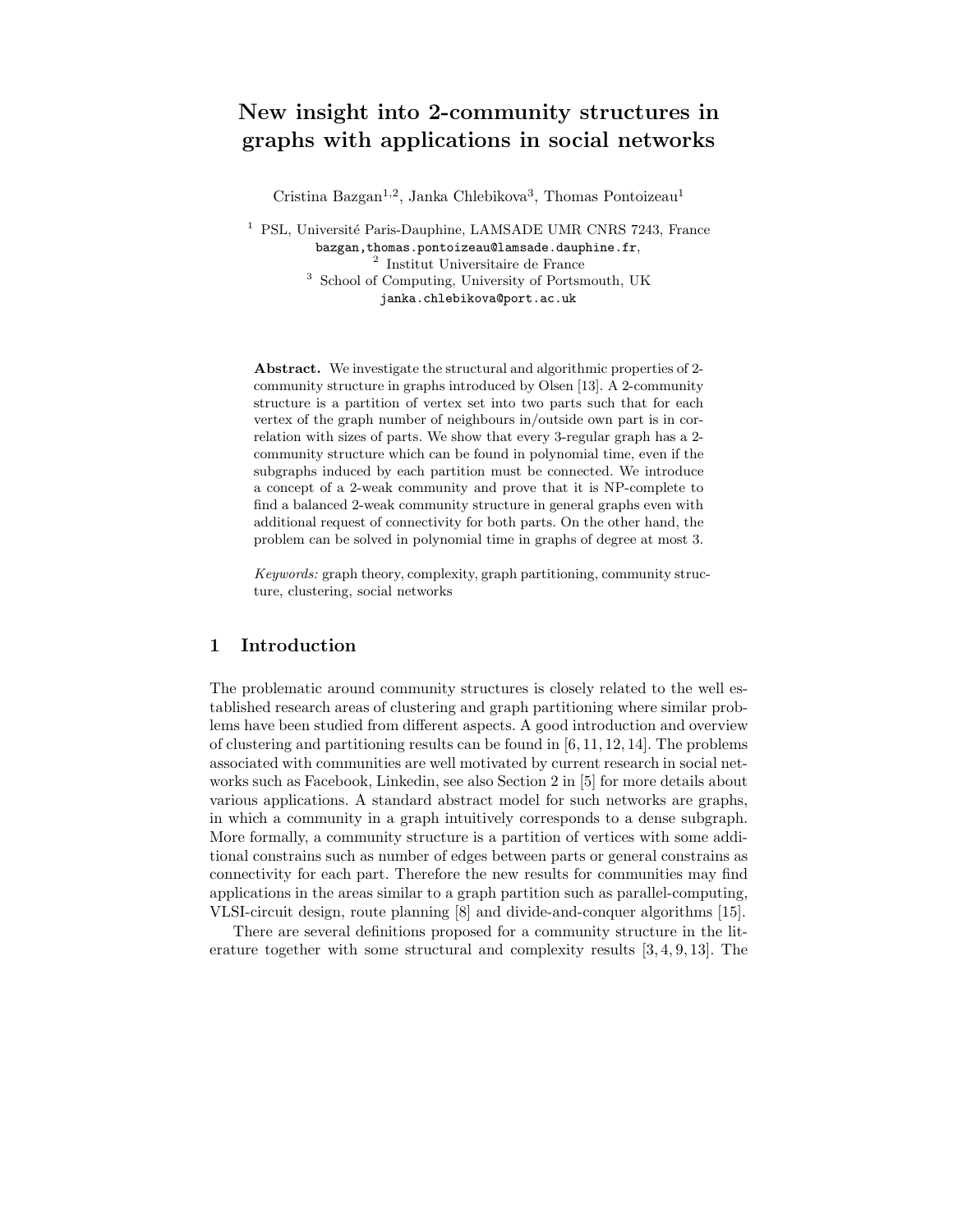results in this paper are based on the definition of community structure introduced recently by Olsen [13] which seems to be a natural model for a community in undirected connected graphs. We introduce the concept of a weak community structure in which every member of a community considers itself as a part of the community. We investigate the structural properties of the members of communities for fixed number of two communities in the graphs of maximum degree 3 and present some algorithmic results. The results are further extended for a weak community together with additional constrains such as connectivity or the same size for both parts (balanced partition).

The partition of graphs are intensively studied in the literature with various measures to evaluate their optimality, see for example [1, 6]. In the balanced partition problem, which can be seen as a generalisation of the bisection problem to any given number of parts, the goal is to minimise the number of edges between partitions. It is known that the problem can not be approximated within any finite factor in polynomial time in general graphs and it remains APX-hard even if the maximum degree of the tree is constant [10]. It demonstrates that some graph partitions problems which are related to e.g. balanced communities are hard to solve even for restricted graph classes. This indicates hardness of different problems related to a community structure too, hence any positive results in community structure problems are important to get better understanding of differences between community and partition problems.

The paper is structured as follows. In Section 2 we introduce formally some notation and definitions of problems we study. In Section 3 we show that every 3-regular graph has a 2-community structure which can be found in polynomial time, even if the subgraphs induced by each partition must be connected. In Section 4 we prove that every graph of maximum degree 3 has a balanced weak 2-community structure that can be found in polynomial time, while the problem is NP-complete in general graphs even when both parts should remain connected. Conclusions and open questions are provided in Section 5.

## 2 Preliminaries

In the paper, all considered graphs are undirected and connected. For any subgraph C of the graph  $G = (V, E)$  and a vertex  $v \in V$  let  $N_C(v)$  (resp.  $N_C[v]$ ) be the set of the neighbours (resp. closed neighbours) of v in  $C, d(v)$  be the degree of the vertex v in G. For a partition of V into two parts and  $v \in V$  let  $d_{in}(v)$  (resp.  $d_{out}(v)$ ) be the number of neighbours in its own part (resp. out of its part). A partition  $\{C_1, C_2\}$  of V is connected if the subgraphs induced by  $C_1$ and  $C_2$  are connected. A partition  $\{C_1, C_2\}$  of V is balanced if the sizes  $C_1, C_2$ differ by at most 1. A graph is k-regular if every vertex is of degree  $k, k \geq 2$ . A pendant vertex of G is any vertex of degree 1. A star is a complete bipartite graph  $K_{1,\ell}$  for any  $\ell \geq 1$ .

Now we introduce Olsen's definition of a k-community structure from [13].

**Definition 1.** A k-community structure for a connected graph  $G = (V, E)$  is a partition  $\Pi = \{C_1, \ldots, C_k\}$  of V,  $k \geq 2$ , such that  $\forall i \in \{1, \ldots, k\}, |C_i| \geq 2$ , and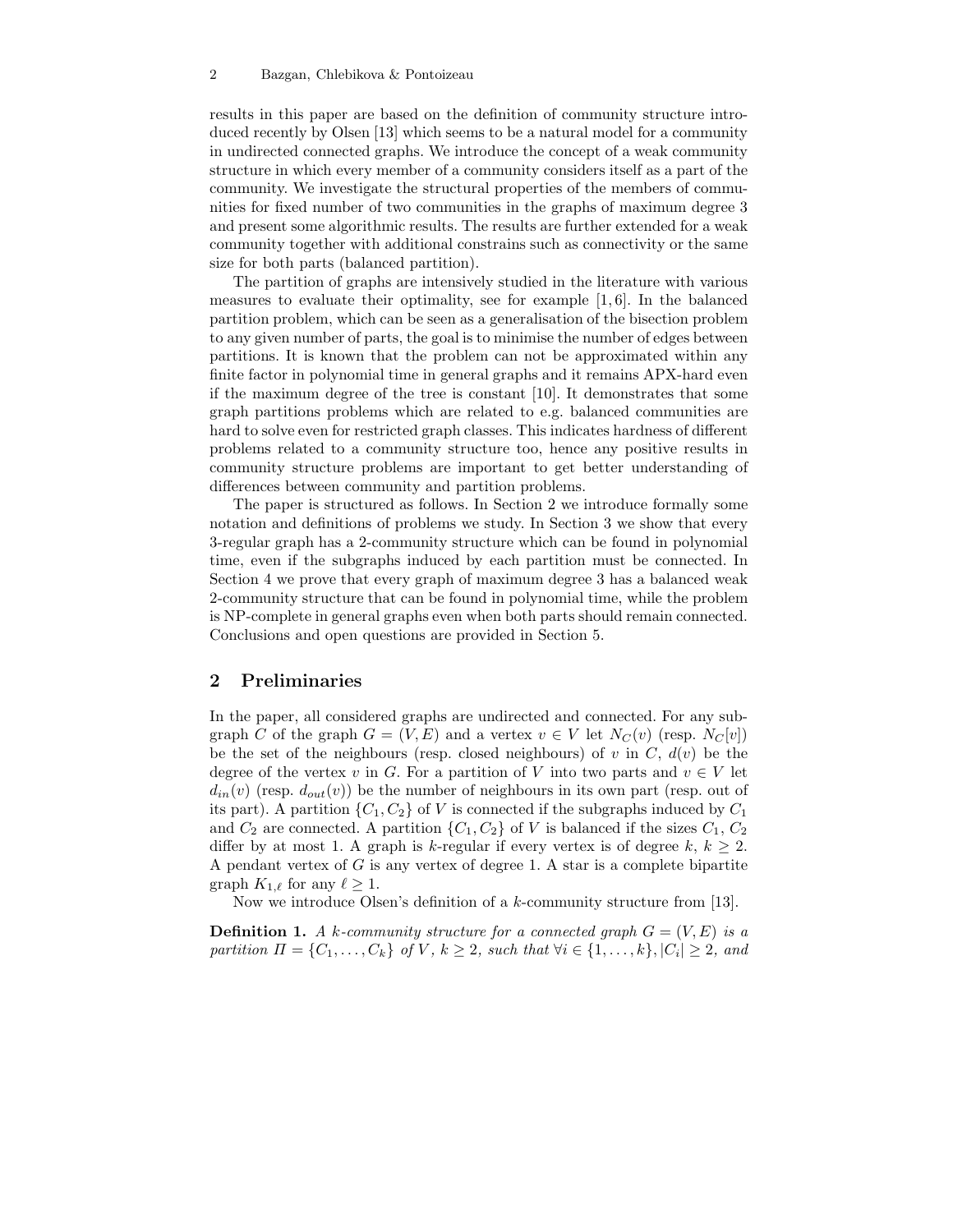$\forall v \in C_i, \forall C_j \in \Pi, j \neq i$ , the following holds

$$
\frac{|N_{C_i}(v)|}{|C_i| - 1} \ge \frac{|N_{C_j}(v)|}{|C_j|} \tag{1}
$$

For a weak k-community structure,  $(1)$  is replaced by a "weaker" condition

$$
\frac{|N_{C_i}[v]|}{|C_i|} \ge \frac{|N_{C_j}(v)|}{|C_j|}.\tag{2}
$$

Notice that a k-community structure is obviously a weak k-community structure since  $\frac{|N_{C_i}[v]|}{|C_i|} = \frac{|N_{C_i}(v)|+1}{|C_i|-1+1} \ge \frac{|N_{C_i}(v)|}{|C_i|-1}$  $\frac{NC_i(\theta)|}{|C_i|-1}$ , but the opposite is not true (see Fig. 1).



Fig. 1. A 2-weak-community structure of a graph in which the blank vertex does not satisfy condition (1) but satisfies condition (2).

If we remove the restriction  $k$  on the number of communities from Definition 1, but  $(1)$  is still true for each vertex, we obtain a concept of a community structure introduced by Olsen [13]. Olsen proved that a community structure without any restriction on the number of communities can be found in polynomial time for any graphs (with at least 4 vertices) except the star graphs. He also proved that it was NP-complete to find a community structure in a graph in which a given set of vertices is included in a part [13].

In this paper we investigate the problems of a community structure for fixed number of two communities:

#### 2-Community

**Input:** A graph  $G$ .

Question: Does G have a 2-community structure?

Obviously, if G has a 2-community structure, it must have at least 4 vertices and not be isomorphic to a star which we assume in the paper.

In the Weak 2-Community problem we are looking for a week 2-community structure in a graph. Adding the balanced condition to the 2-COMMUNITY problem (for graphs with even number of vertices), we obtain the BALANCED 2-COMMUNITY problem introduced by Estivill-Castro *et al* [9]. Similarly we can define the BALANCED WEAK 2-COMMUNITY problem.

The additional constrain which asks for subgraphs induced by each part of the partition to be connected is a natural constrain useful for the problems related to the connectedness. The CONNECTED 2-COMMUNITY problem is to decide if a graph has a connected 2-community structure, i.e. a 2-community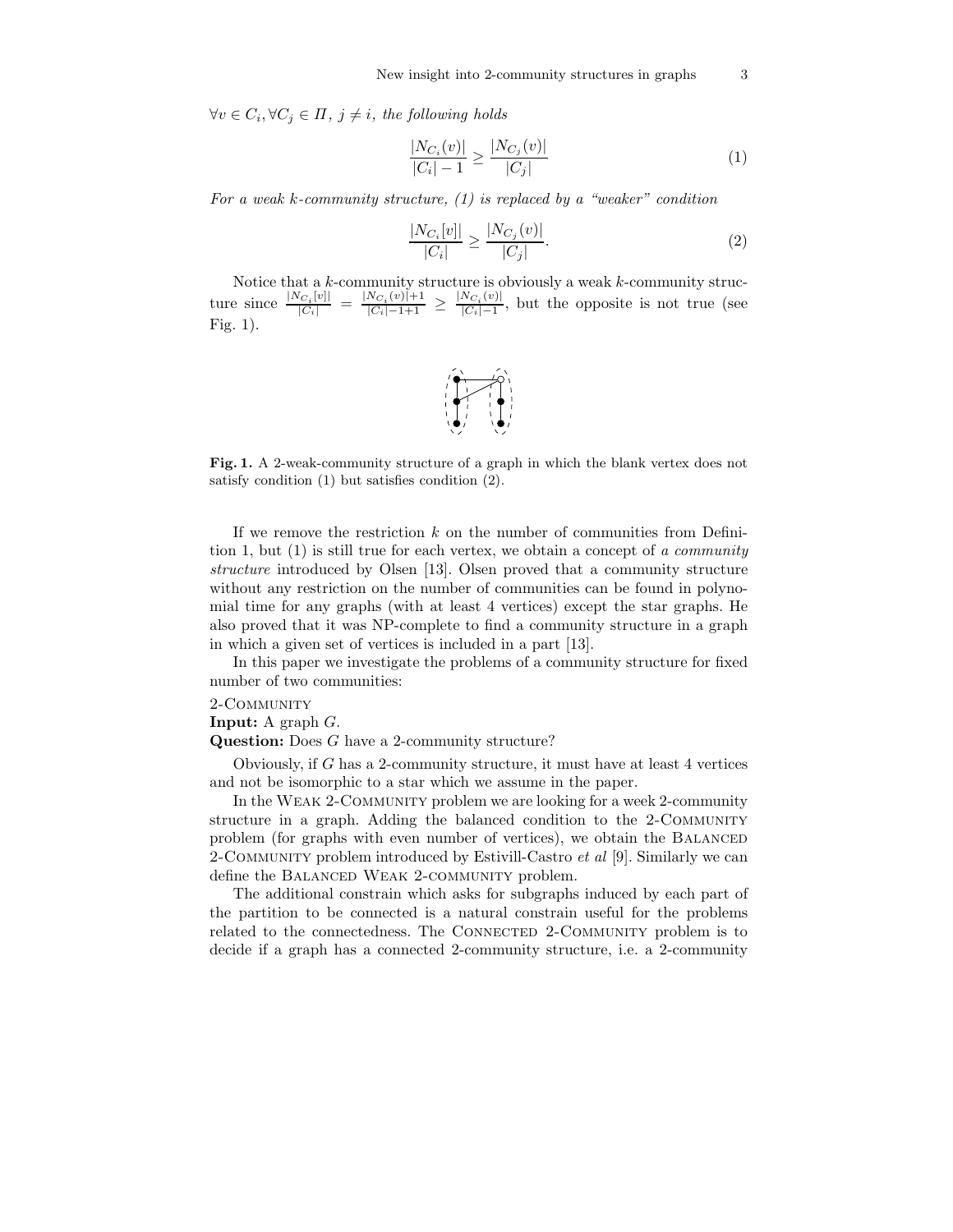structure  $\{C_1, C_2\}$  such that the subgraphs induced by  $C_1$ ,  $C_2$  are connected. We can define analogous problems for weak and balanced versions.

The following overview summarises the classes of graphs in which a 2-community structure (hence also weak 2-community) always exists. Depending on the case the results can be extended to connected or balanced communities. All these results are either easy observations or contained as the main results in this paper.

In this way, there always exists a 2-community structure which can be found in polynomial time in (considering graphs with at least 4 vertices):

- 3-regular graphs, even a connected 2-community structure (Section 3).
- graphs of bounded tree-width (except stars), even a balanced 2-community structure. (The results follow from [2], see Section 4 for more details.)
- graphs with minimum degree  $\lceil \frac{(c-1) |V|}{c} \rceil$ where c is the size of an inclusionwise maximal clique in  $G$ . Denote by  $C$  such a clique in  $G$  and consider the partition  $\{C, V \setminus C\}$ . Then the condition (1) is satisfied for all vertices in C (the left part of the inequality is 1). The condition (1) is also satisfied for

all neighbours  $x \in V \setminus C$  of vertices in  $C$  since  $\frac{d_{in}(x)}{|V| - c - 1} \ge \frac{\frac{(c-1) \cdot |V|}{c} - (c-1)}{|V| - c - 1} \ge$  $\frac{c-1}{c} \geq \frac{d_{out}(x)}{c}$ . Finally, the other vertices in  $V \setminus C$  trivially satisfy condition (1) since the right part of the inequality is 0.

- graphs of maximum degree 2 (hence either a cycle or a path). Indeed, any balanced connected partition is a connected 2-community structure (an easy exercise).
- complete graphs, since any partition in which each part has at least 2 vertices is an example of a connected 2-community structure (an easy exercise).

Moreover, there always exists a balanced weak 2-community structure in graphs of maximum degree 3, but this is not true for 2-community structure, see Section 4.

Estivill-Castro et al [9] proved that the problem of finding a balanced 2 community structure is NP-complete. In Section 4 we show that the same result also holds for a weak community, even with additional constrain of connectivity for both parts. We also present a shorter proof of the known NP-complete result for a balanced 2-community in general graphs based on an alternative definition of community structure [3], which also implies NP-completeness for a connected balanced 2-community. On the other hand, we prove that every graph of degree at most 3 has a weak balanced 2-community structure which can be found in a polynomial time.

## 3 2-community structure in 3-regular graphs

In this section we show that any 3-regular graph has a 2-community structure (even connected) computable in polynomial time.

First, the restrictions on the size of partitions are discussed to ensure the vertices fulfil the condition (1) in case of a 2-community structure.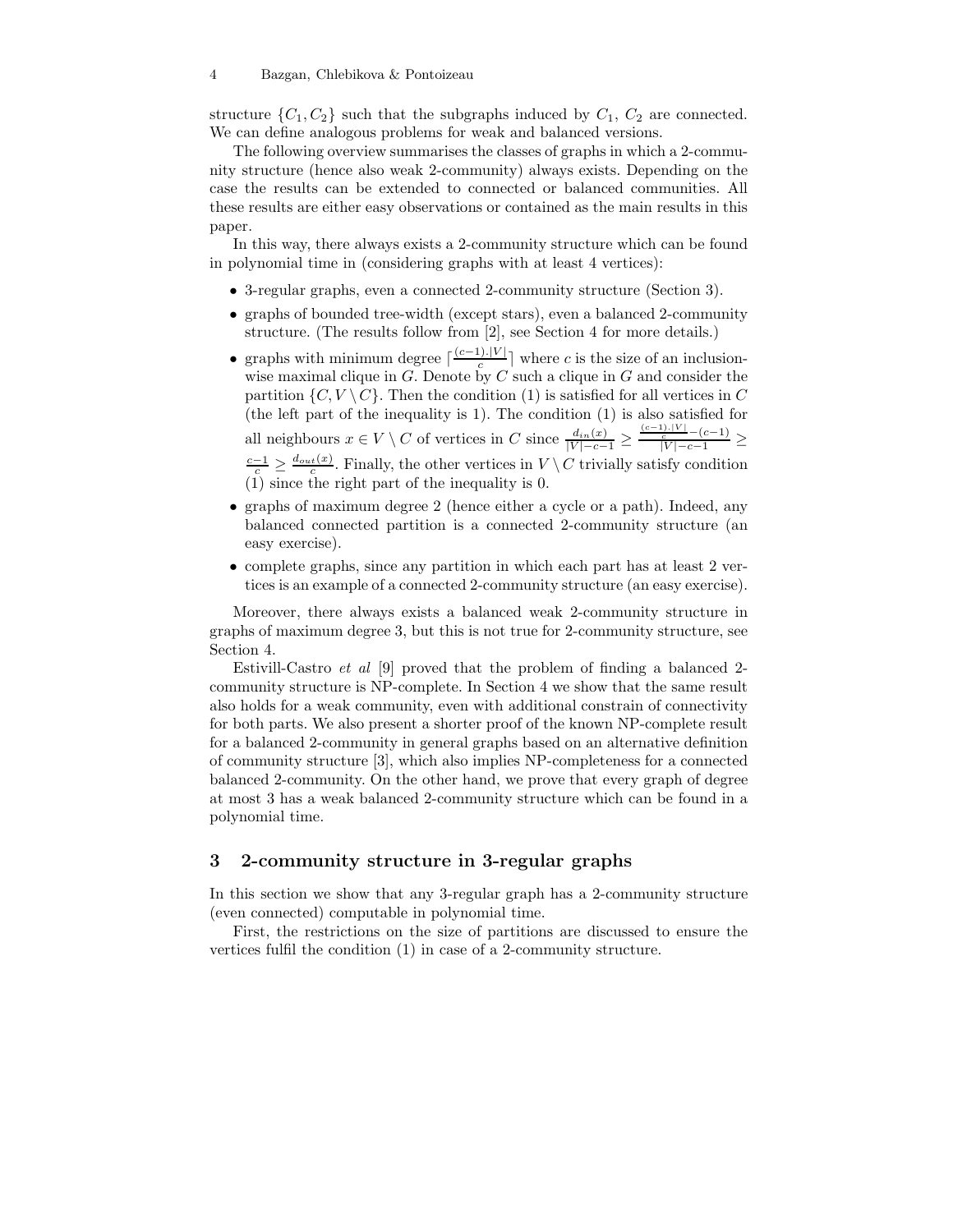**Lemma 1.** Let G be a 3-regular graph of size n. Let  $\{C_1, C_2\}$  be a partition of G such that  $\lceil \frac{n-1}{3} \rceil \leq |C_1| \leq n - \lceil \frac{n-1}{3} \rceil$ . Then each vertex of G which has at most one neighbour out of its own part fulfils the condition (1) of a 2-community structure.

*Proof.* Let  $\{C_1, C_2\}$  be a fixed partition of G such that  $\lceil \frac{n-1}{3} \rceil \leq |C_1| \leq n$  $\lceil \frac{n-1}{3} \rceil$ . It is clear that the condition (1) is true for each vertex which has no neighbour outside its own part. Now let suppose  $v_1 \in C_1$  be a vertex which has one neighbour in  $C_2$  and  $v_2 \in C_2$  be one which has one neighbour in  $C_1$ . Since  $|C_1| \le n - \lceil \frac{n-1}{3} \rceil$  we have  $|C_1| \le n - \frac{n-1}{3}$  which implies  $\frac{2}{|C_1| - 1} \ge \frac{1}{n - |C_1|}$ . Therefore the condition (1) is fulfilled for  $v_1$ . Similarly since  $\lceil \frac{n-1}{3} \rceil \leq |C_1|$  we have  $\frac{2}{n-|C_1|-1} \ge \frac{1}{|C_1|}$ , hence the condition (1) is fulfilled for  $v_2$ . □

**Lemma 2.** Let G be a 3-regular graph of size n. Let  $\{C_1, C_2\}$  be a 2-partition of G such that  $|C_1| = \lceil \frac{n}{3} \rceil$  or  $|C_1| = \lfloor \frac{n}{3} \rfloor$ . Then each vertex of degree 3 from  $C_1$ which has two neighbours in  $C_2$  fulfils the condition (1).

Theorem 1. Every 3-regular graph has a 2-community structure. Moreover it can be found in polynomial time.

*Proof.* Let  $G = (V, E)$  be a 3-regular graph of size n. The algorithm runs in two stages.

**Stage 1:** The algorithm finds a partition  $\{C_1, C_2\}$  of V such that  $|C_1| = \lceil \frac{n-1}{3} \rceil$ and at most two vertices from  $C_1$  have more than one neighbour in  $C_2$ .

**Stage 2:** The algorithm moves some vertices between  $C_1$  and  $C_2$  until  $\lceil \frac{n-1}{3} \rceil \leq$  $|C_1| \leq n - \lceil \frac{n-1}{3} \rceil$  and each vertex of G has a restricted number of neighbours out of its own part in a such way that Lemma 1 or 2 can be applied.

#### Stage 1:

Let  $u, v \in V$  be such that  $(u, v) \in E$  and put  $C_1 = \{u, v\}$ . Now repeat the following steps (S1) and (S2) until  $|C_1| = \lceil \frac{n-1}{3} \rceil$ :

- (S1) Let w be a neighbour of u (or v) which is not in  $C_1$ , put  $C_1 := C_1 \cup \{w\}$ ,  $u := w$  (or  $v := w$ ).
- $(S2)$  If there is no such vertex w, the degree of each vertex in the subgraph induced by  $C_1$  is 2 or 3. In such a case let u be any vertex of degree 2 in the subgraph induced by  $C_1$ .

It is clear that at the end of the first stage the algorithm finishes with a set  $C_1$  such that  $|C_1| = \lceil \frac{n-1}{3} \rceil$ . If it is not possible to apply (S1) and (S2) and  $|C_1| < \lceil \frac{n-1}{3} \rceil$  then all vertices in  $C_1$  must have all neighbours in  $C_1$  which means that G is not connected.

Furthermore at most two vertices (u and v) from  $C_1$  may have more than one neighbour outside  $C_1$  and the subgraph induced by  $C_1$  is connected. Define  $C_2 = V \setminus C_1$ .

Stage 2: We distinguish two major cases:

**Case 1:** If  $\forall w \in C_2$ ,  $d_{out}(w) \leq 1$  then all vertices in G except u and v have at most one neighbour out of its part. Using Lemma 1, these vertices fulfil the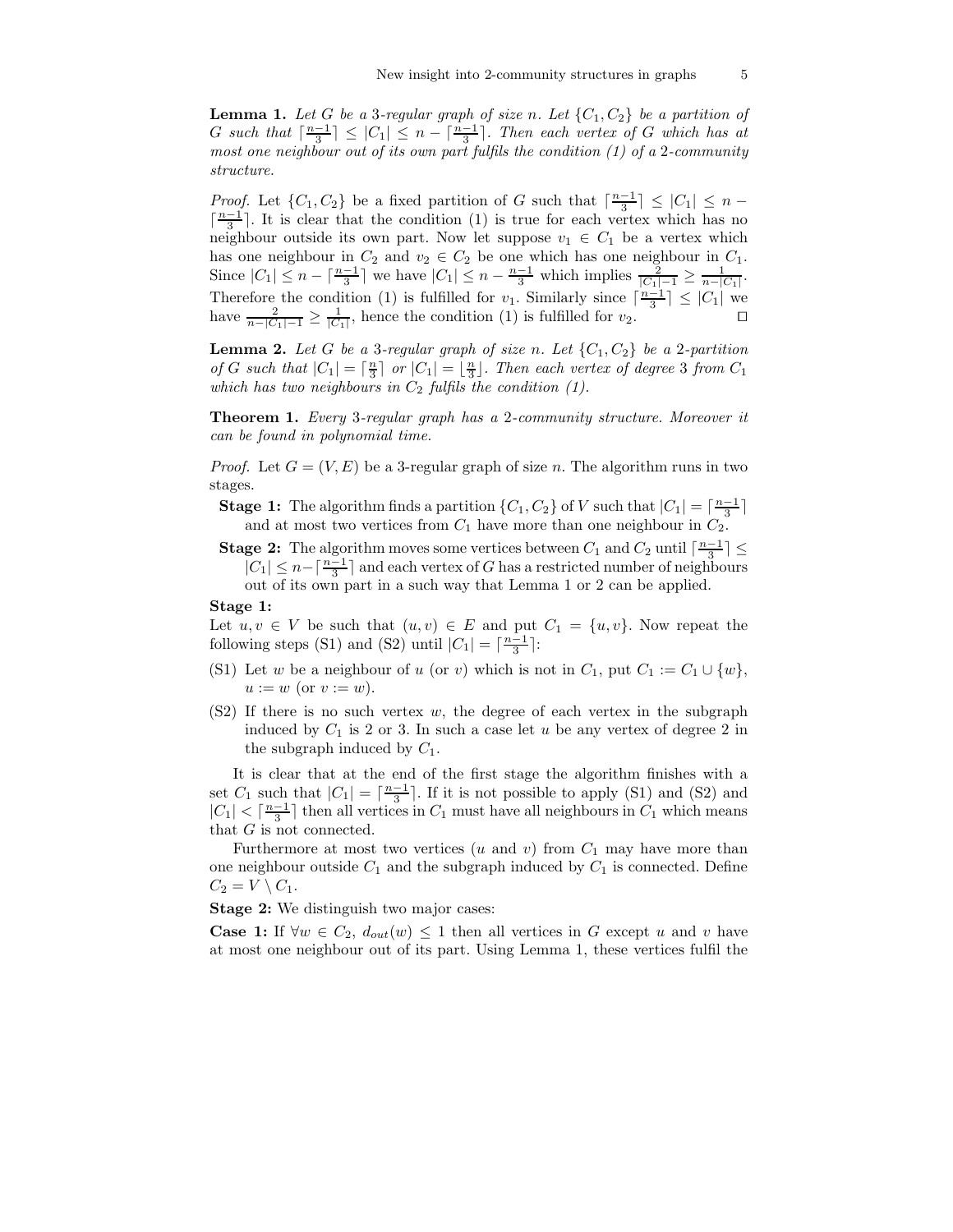condition (1). Moreover,  $\lceil \frac{n-1}{3} \rceil$  equals  $\lfloor \frac{n}{3} \rfloor$  or  $\lceil \frac{n}{3} \rceil$  and according to Lemma 2, (1) is also true if u, v have two vertices out of  $C_1$ . Hence,  $\{C_1, C_2\}$  is a 2-community structure.

**Case 2:** There exists a vertex  $w \in C_2$ , such that  $d_{out}(w) \geq 2$ .

Now we distinguish several subcases:

- (A)  $\forall x \in C_1, d_{out}(x) \leq 1$
- (B) All vertices from  $C_1$  which have more than one neighbor outside  $C_1$  are adjacent to w (only  $u, v \in C_1$  are possible candidates).
- (C) No vertex from  $C_1$  which has more than one neighbor outside  $C_1$  is adjacent to  $w$  (only  $u, v \in C_1$  are possible candidates).
- (D) Both vertices  $u, v \in C_1$  have more than one neighbor outside  $C_1$ , but only one of them is adjacent to w.

**Case 2(A):** Repeat the update step until it is possible: if  $\exists z \in C_2$ ,  $d_{out}(z) \geq 2$ , update  $C_1$  and  $C_2$  as follows:  $C_1 := C_1 \cup \{z\}, C_2 :=$  $C_2 \setminus \{z\}.$ 

If no update step is possible, then return  $\{C_1, C_2\}$ .

After each update step, two neighbours of  $z$  in  $C_1$  have degree three. After repeating the update step k times,  $C_1$  has  $\lceil \frac{n-1}{3} \rceil + k$  vertices and at least  $2k$ vertices in  $C_1$  have degree three in the subgraph induced by  $C_1$ . Hence, we can repeat the update step at most  $\lceil \frac{n-1}{3} \rceil - 1$  times. Otherwise the degree of each vertex in  $C_1$  is three which implies  $\tilde{G}$  is not connected. Thus  $|C_1| \leq 2\lceil \frac{n-1}{3} \rceil - 1 \leq$  $n - \lceil \frac{n-1}{3} \rceil$ . Note that now every vertex in G has at most one neighbour out of its part and thus applying Lemma 1,  $\{C_1, C_2\}$  is a 2-community structure.

**Case 2(B):** Wlog we suppose that  $d_{out}(u) = 2$  and u is adjacent to w. Furthermore, if  $d_{out}(v) = 2$  then also v is adjacent to w.

Now using  $C_1, C_2$  we define a 2-community partition. After the initial update:  $C_1 := C_1 \cup \{w\}, C_2 := C_2 \setminus \{w\}, \text{ all vertices in } C_1 \text{ have at most one neighbor in } C_2$  $C_2$  and  $|C_1| = \lceil \frac{n-1}{3} \rceil + 1$ . Then repeat the update step:

– if ∃z ∈  $C_2$ ,  $d_{out}(z) \geq 2$ , define  $C_1 := C_1 \cup \{z\}$ ,  $C_2 := C_2 \setminus \{z\}$ ,

until  $|C_1| = 2\lceil \frac{n-1}{3} \rceil - 1$  or if there is no such a vertex z to update  $C_1$ .

There are two possible scenarios:

(i) if  $|C_1| \leq 2\lceil \frac{n-1}{3} \rceil - 1$  and there is no such vertex  $z \in C_2$  such that  $d_{out}(z) \geq 2$ , then each vertex in G has at most one neighbour out of its own part. Obviously,  $|C_1| \leq n - \lceil \frac{n-1}{3} \rceil$  and due to Lemma 1,  $\{C_1, C_2\}$  is a 2-community structure.

(ii)  $|C_1| = 2\left[\frac{n-1}{3}\right] - 1$  and  $\exists z \in C_2$  such that  $d_{out}(z) \geq 2$ : the update step has been repeated  $\lceil \frac{n-1}{3} \rceil - 2$  times and in each step the number of vertices  $x \in C_1$ with  $d_{out}(x) = 1$  is decreased by at least 2 (the neighbours of z in  $C_1$ ). It means every vertices in  $V$  has all neighbours in its own part, except at most three vertices, each having one neighbour out of its part.

– If  $n \equiv 2 \mod 3$ , then the size of  $|C_2| = n - (2\lceil \frac{n-1}{3} \rceil - 1) = \lceil \frac{n}{3} \rceil$ . Because  $|C_1| \leq n - \lceil \frac{n-1}{3} \rceil$ , due to Lemma 1, all vertices with at most one neighbor out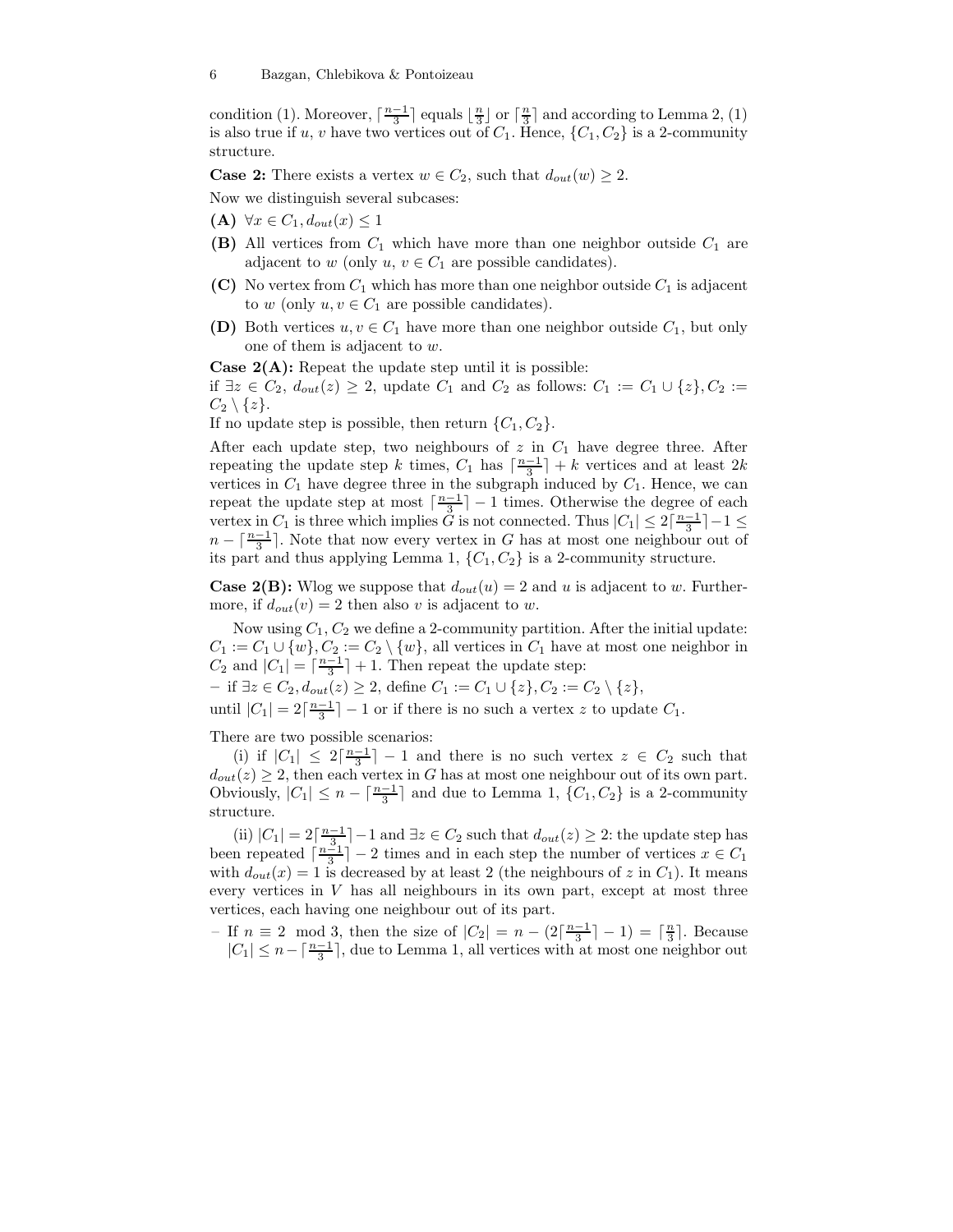of its own part fulfil the condition (1). If a vertex of  $C_2$  is adjacent to exactly two vertices from  $C_1$  then the condition (1) is true according to Lemma 2. A vertex of  $C_2$  cannot be adjacent to all three vertices in  $C_1$ , otherwise  $C_1 \cup \{w\}$ is a disconnected part of G. Hence,  $\{C_1, C_2\}$  is a 2-community partition.

If  $n \equiv 0 \mod 3$  or  $n \equiv 1 \mod 3$ , then define the last update:  $C_1 := C_1 \cup$  $\{z\}, C_2 := C_2 \setminus \{z\}.$  Now only one vertex of  $C_1$  has one neighbour in  $C_2$ . Because  $|C_1| = 2\lceil \frac{n-1}{3} \rceil \leq n - \lceil \frac{n-1}{3} \rceil$ , the condition (1) is true for all vertices of G because of Lemma 1. Hence the updated partition  $\{C_1, C_2\}$  is a 2-community structure.

**Case 2(C):** Wlog we suppose that  $d_{out}(u) = 2$ . Update  $C_1 := C_1 \cup \{w\}$  $\{u\}, C_2 := V \setminus C_1.$ 

Notice that after the update,  $|C_1| = \lceil \frac{n-1}{3} \rceil$  and there may be at most two vertices in  $C_1$  which have two neighbours in  $C_2$ . Hence we are again in one of the cases (A)-(D) of second stage, but each time we apply this update the size of the cut between  $C_1$  and  $C_2$  is decreases by two. Therefore the process is finite.

**Case 2(D):** Wlog suppose that u is adjacent to w and  $d_{out}(u) = 2$ . Update  $C_1 := C_1 \cup \{w\} \setminus \{v\}, C_2 := V \setminus C_1.$ 

Notice that after the update,  $|C_1| = \lceil \frac{n-1}{3} \rceil$ . Moreover, u has two neighbours inside  $C_1$  since u is obviously not adjacent to v. Hence we are in one of the previous cases of stage 2, since there is at most one vertex in  $C_1$  (the neighbour of v) which could have two neighbours in  $C_2$ . □

Now we investigate the problem of finding a 2-community structure with additional condition of connectivity for each part. Using the algorithm from Theorem 1 as a tool we extend the result for a connected 2-community structure in 3-regular graphs, but with many fine details in the proof.

**Lemma 3.** Let G be a 3-regular graph and  $\{C_1, C_2\}$  a connected 2-partition of G with  $\lceil \frac{n-1}{3} \rceil \leq |C_1| \leq n - \lceil \frac{n-1}{3} \rceil$  such that each part has at most one vertex with two neighbours out of its own part. Then G has a connected 2-community structure which can be found in polynomial time.

Proof. The main idea is to move selected vertices between two parts in such a way that it preserves connectivity and offers the options to use Lemmas 1 or 2.

We discuss four cases depending on which vertices have two neighbours out of its own part. Notice that transferring a vertex which has two neighbours out of its part does not compromise the connectivity of the partition.

- (a) If there is no vertex in  $C_1$  and  $C_2$  with two neighbours out of its own part, then using Lemma 1 the partition  $\{C_1, C_2\}$  is already a connected 2-community structure.
- (b) If the only vertex with two neighbours out of its own part is in  $C_2$ , then update  $C_1$ ,  $C_2$  using the following loop:

while  $|C_1| < n - \lceil \frac{n-1}{3} \rceil$  and there exists a vertex z in  $C_2$  which has two neighbours in  $C_1$ , update  $C_2 := C_2 \setminus \{z\}, C_1 := C_1 \cup \{z\}.$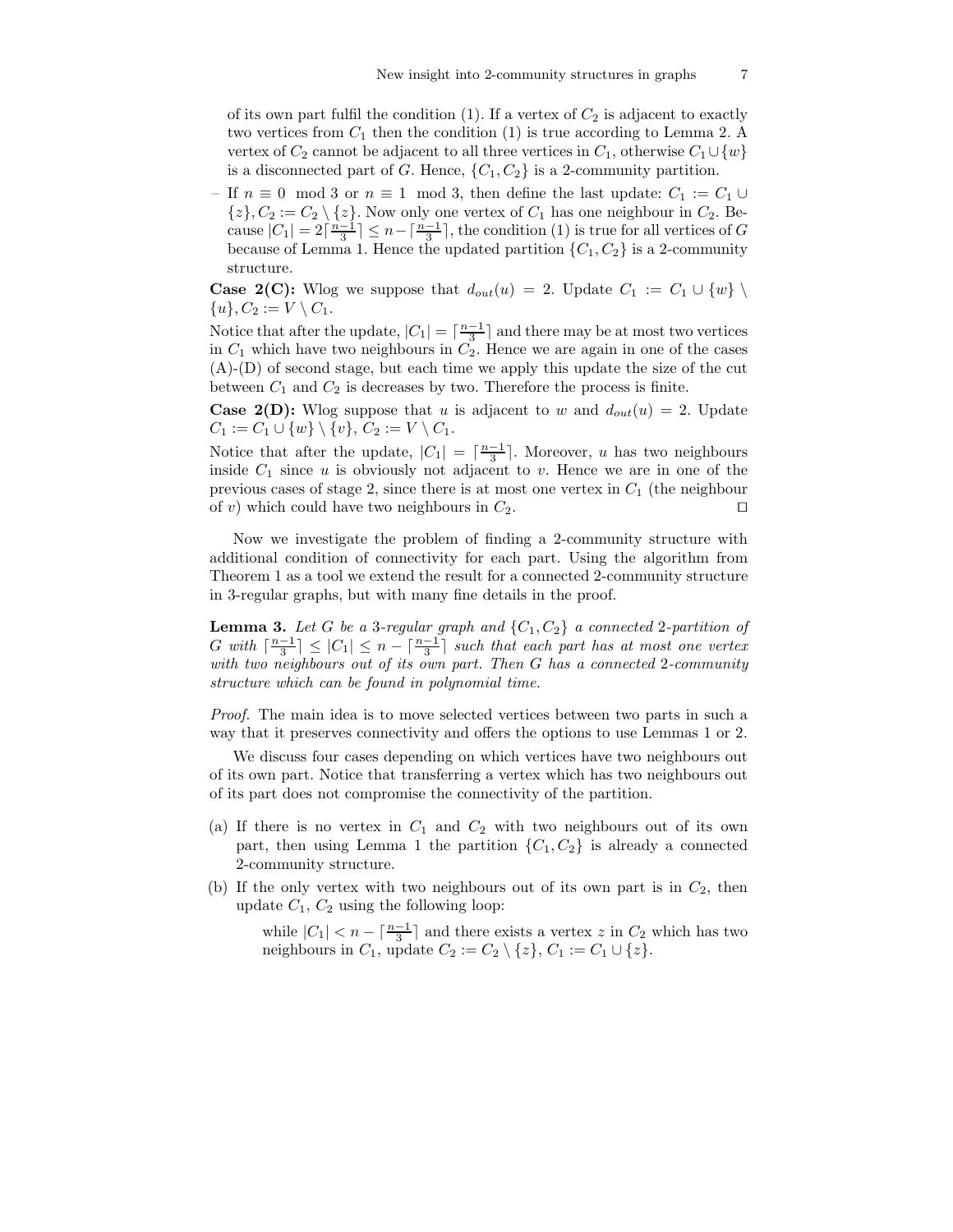Obviously after each run of the while loop both parts of the partition remains connected. At the end of the while loop

 $-$  if  $|C_1|$  <  $n - \lceil \frac{n-1}{3} \rceil$ , then all vertices in G have at most one neighbour out of their parts and satisfy the properties of 2-community structure due to Lemma 1,

– if  $|C_1| = n - \lceil \frac{n-1}{3} \rceil$  then  $|C_2| = \lceil \frac{n-1}{3} \rceil$  and hence all vertices in  $C_2$  with two neighbours out of the own part satisfy the properties of 2-community structure due to Lemma 2, the rest of vertices satisfy Lemma 1.

- (c) The only vertex with two neighbours out of its own part is in  $C_1$ . Then the case is similar to (b) by symmetry swapping the roles between  $C_1$  and  $C_2$ .
- (d) There are two vertices:  $- v_1 \in C_1$  with two neighbours in  $C_2$  and let  $v_1^0$  be the neighbour of  $v_1 \in C_1$ ;  $- v_2 \in C_2$  with two neighbours in  $C_1$  and let  $v_2^0$  be the neighbour of  $v_2 \in C_2$ .

Now we need to distinguish two cases:

- (i) If  $(v_1, v_2) \in E$ , then we update the partition as follows. If  $|C_1| < n \lceil \frac{n-1}{3} \rceil$  then define a new partition  $C_1 := C_1 \cup \{v_2\}$ ;  $C_2 := C_2 \setminus \{v_2\}$ , otherwise  $C_1 := C_1 \setminus \{v_1\}; C_2 := C_2 \cup \{v_1\}.$  Obviously,  $\{C_1, C_2\}$  is a connected partition which fulfil initial conditions of lemma, so we can apply case (a), (b), (c) or (d) again. Notice that the case (d) can be repeated only finite number of times since the cut size between  $C_1$  and  $C_2$  decreases each time the case is applied.
- (ii) If  $(v_1, v_2) \notin E$  we define the following update  $C_1 := C_1 \cup \{v_2\} \setminus \{v_1\},\$  $C_2 := C_2 \cup \{v_1\} \setminus \{v_2\}.$  The new partition is a connected partition with no change in sizes and the following options are possible:
	- If  $d_{out}(v_1^0) = 0$  or  $d_{out}(v_2^0) = 0$  before the update, then update removes at least one of the vertices with two outgoing edges. Now we can again apply one of cases (a), (b) or (c) which leads to a connected 2-community structure.
	- If  $d_{out}(v_1^0) > 0$  and  $d_{out}(v_2^0) > 0$  then we can apply case (d) again. This process is finite because each time the size of the cut size between  $C_1$  and  $C_2$  is decreased by 2.

Obviously, the whole procedure can be run in polynomial time. ⊓⊔

Theorem 2. Every 3-regular graph has a connected 2-community structure. Moreover it can be found in polynomial time.

Proof. The algorithm runs in two stages similarly to the algorithm in Theorem 1. **Stage 1:** The algorithm finds either a connected partition  $\{C_1, C_2\}$  such that

 $|C_1| = \lceil \frac{n-1}{3} \rceil$  and at most two vertices from  $C_1$  have two neighbours in  $C_2$ or ends up with a connected 2-community structure.

Stage 2: Apply directly Stage 2 from Theorem 1.

The difference to the approach from Theorem 1 is that  $C_2$  remains connected until the end of the first stage, where  $C_1$  is connected in both approaches.

Then we apply the second stage of the algorithm from Theorem 1. Since moving a vertex which has 2 neighbours in the other part never disconnect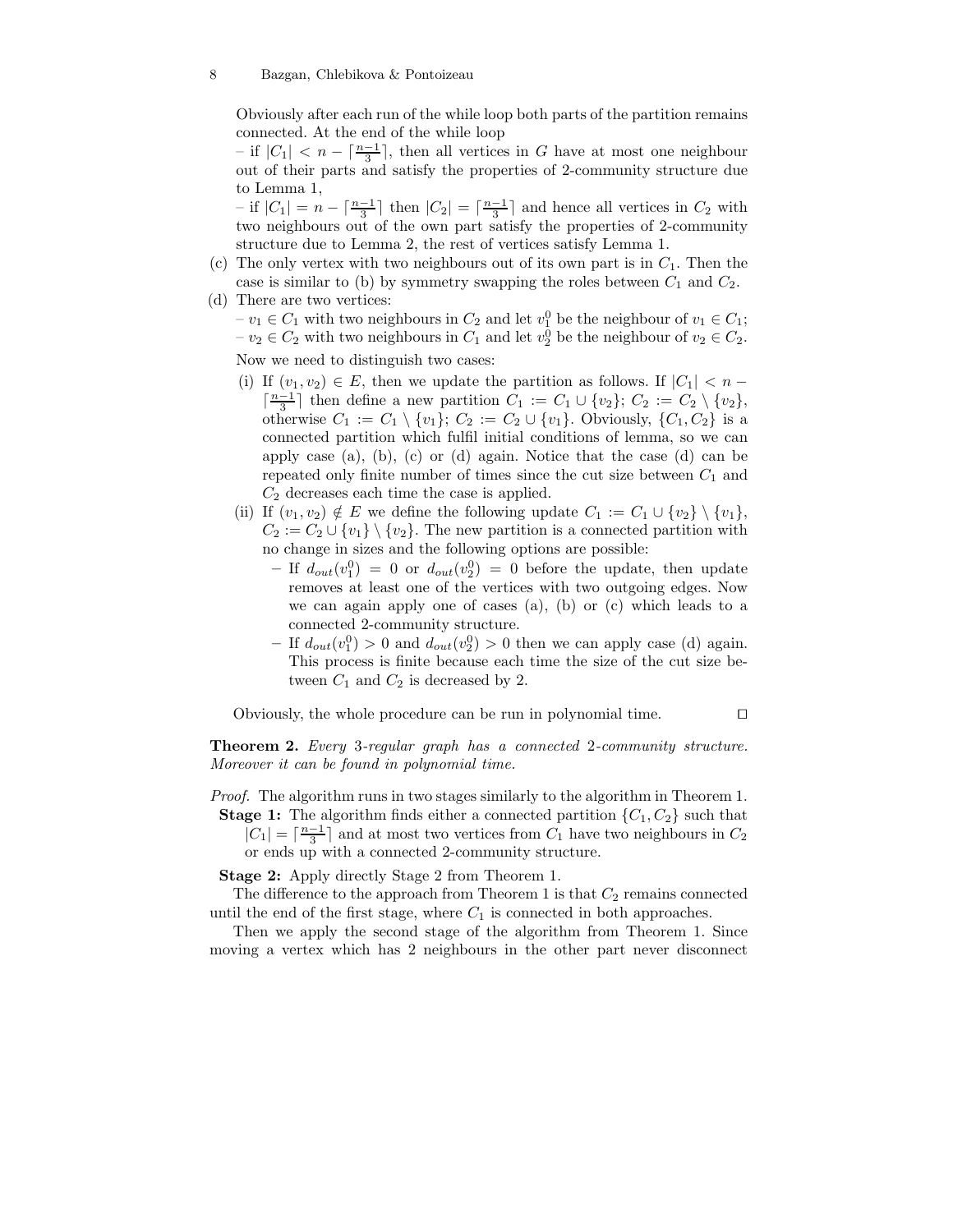any part and all transfers only affect such vertices, the final partition  ${C_1, C_2}$ remains connected at the end of the second stage.

## Stage 1: (for a connected partition)

Choose any vertices  $u, v \in V$  such that  $\{u, v\} \in E$  and the subgraph induced by  $V \setminus \{u, v\}$  is connected. Label the vertices u, v and define  $C_1 := \{u, v\}, C_2 :=$  $V \setminus \{u, v\}.$ 

## The initial construction:

While  $|C_1| < \lceil \frac{n-1}{3} \rceil$  and one of the updates (S1), (S2) (in this order) can be applied do:

- (S1) If there exists a vertex  $x \in C_2$  such that  $d_{out}(x) = 2$ , then update  $C_1 :=$  $C_1 \cup \{x\}, C_2 := C_2 \setminus \{x\}.$  If all labelled vertices have three neighbours in  $C_1$ , then removes all labels and label one vertex in  $C_1$  which has one neighbour in  $C_2$ .
- (S2) If there exists a vertex  $x \in C_2$  such that x is a neighbour of a labelled vertex w in  $C_1$  and  $C_2 \setminus \{x\}$  remains connected then update  $C_1 := C_1 \cup \{x\},\$  $C_2 := C_2 \setminus \{x\}$ , label the vertex x and remove label from w. If all labelled vertices have three neighbours in  $C_1$ , then removes all labels and label one vertex in  $C_1$  which has one neighbour in  $C_2$ .

Obviously after each update we can have at most two labelled vertices in  $C_1$ .

Now there are two possibilities how the initial construction can finish:

- (1) The algorithm finishes with  $|C_1| = \lceil \frac{n-1}{3} \rceil$ . Due to the properties of the construction, the partition  $\{C_1, C_2\}$  is connected and at most two vertices from  $C_1$  may have two neighbours in  $C_2$ . In such a case we can move directly to Stage 2.
- (2) If none of the updates (S1), (S2) can be applied and  $|C_1| < \lceil \frac{n-1}{3} \rceil$  then we redefine the partition  $\{C_1, C_2\}$  using the major update construction to obtain a new partition which leads to a connected 2-community structure.

## The major update construction:

**Step A:** Let  $N \subseteq C_2$  be the set of neighbours of all labelled vertices from  $C_1$ , hence  $1 \leq |N| \leq 4$ . In the first part we define the subsets  $Q, Q', Z$  of  $C_2$  and the vertices  $q, q' \in N$  (q, q' are not necessarily distinct) such that  ${Q, Q', Z, \{q\}, \{q'\}}$  is a connected partition of the graph induced by  $C_2$  and each vertex from  $Q \cup Q'$  has at most one neighbour in  $C_1$ . Furthermore, the entire set  $Q$  (resp.  $Q'$ ) has exactly one neighbour outside  $Q$  (resp.  $Q'$ ) in  $C_2$  and this is the vertex  $q \in N$  (resp.  $q' \in N$ ).

We show that such  $Q, Q', Z$  exist and are always connected. Consider a vertex  $v_1 \in N$ . The vertex  $v_1$  has necessarily two neighbours in  $C_2$  and the subgraph induced by  $C_2 \setminus \{v_1\}$  is disconnected (otherwise (S1) or (S2) from Stage 1 could be applied). Let  $C_2^1$  and  $C_2^2$  be the two connected components of  $C_2 \setminus \{v_1\}$ .

Define  $Q := C_2^1$ ,  $Q' := C_2^2$  and  $q = q' = v_1$ . Moreover,  $Z = \emptyset$  is trivially connected. Hence in case  $|N| = 1$  we can now move directly to Step B.

If  $|N| > 1$ , select another vertex  $v_2 \in N$ . Such vertex must be in Q or Q' defined above. Consider wlog that  $v_2 \in Q$ . If  $\{v_1, v_2\} \in E$ , then update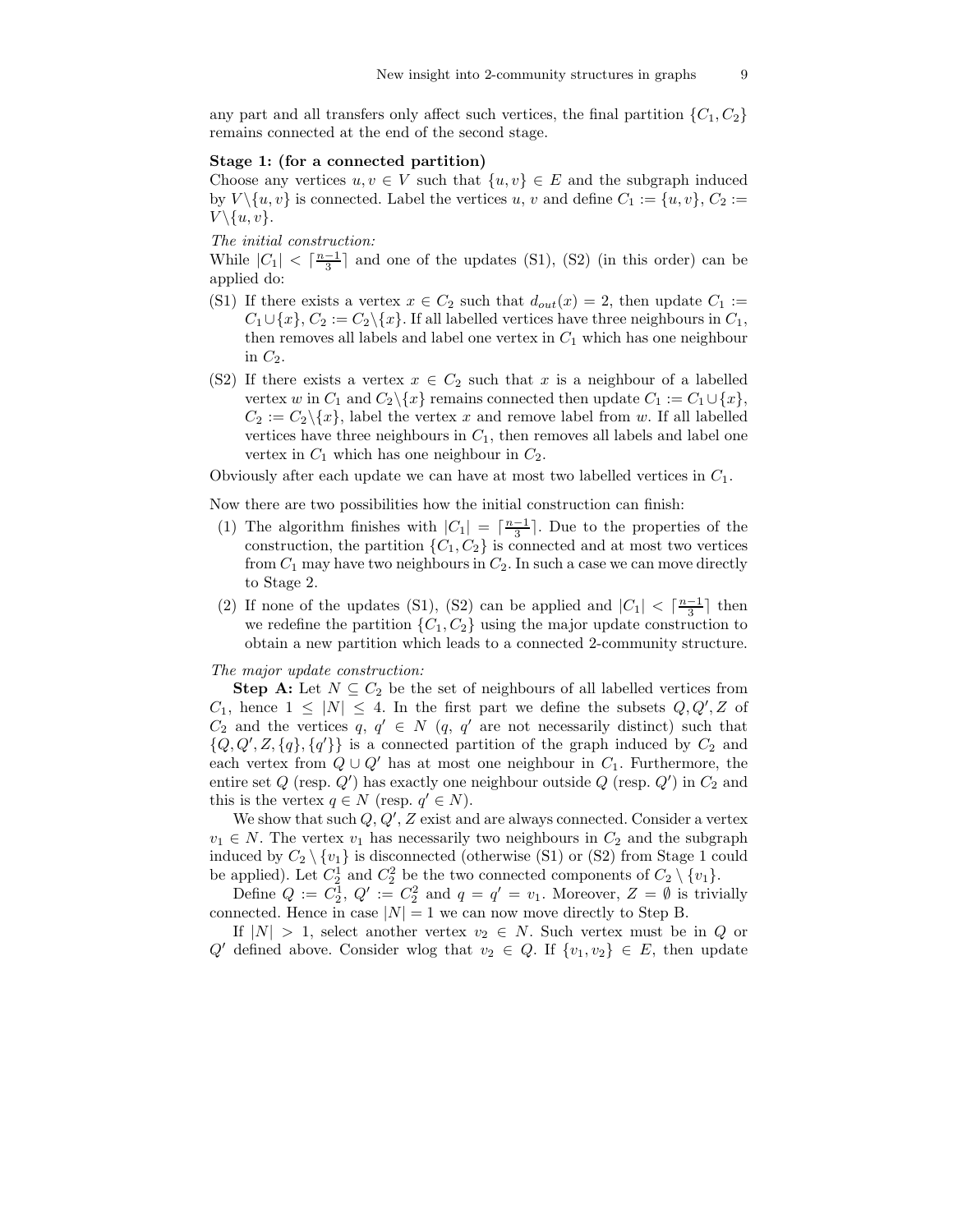

Fig. 2. Splitting  $C_2$  when  $|N| = 4$  (vertices in N are blank)

 $Q := Q \setminus \{v_2\}, q := v_2, q' := v_1 \text{ and } Z := \emptyset.$  Notice that  $Q$  is still connected since  $v_2$  has only one neighbour in Q. If  $\{v_1, v_2\} \notin E$ ,  $Q \setminus \{v_2\}$  must be disconnected into two part  $Q^1$  and  $Q^2$ . Name  $Q^2$  the set which contains a neighbour of  $v_1$   $(Q^1)$ obviously cannot have a neighbour of  $v_1$ , since the other two neighbours are in  $Q'$  and  $C_1$ , respectively). Update  $Q := Q^1$ ,  $q := v_2$  and  $Z := Q^2$ . Hence in case  $|N| = 2$ , the construction in Step A is over and we can continue directly with Step B. Indeed, Q has only  $v_2 \in N$  as a neighbour in  $C_2 \setminus Q$  and similarly for  $Q'$  and  $v_1 \in N$ .

Suppose now that  $|N| \geq 3$ . Then select another vertex  $v_3 \in N$ , the vertex  $v_3$ must be in  $Q, Q'$  or  $Z$  defined above. If  $v_3 \in Z$ , then  $Q, Q', Z, q$  and  $q'$  already satisfy the properties. Otherwise,  $v_3 \in Q \cup Q'$  and wlog we suppose  $v_3 \in Q$ . If  $\{v_3, v_2\} \in E$ , then update  $Q := Q \setminus \{v_3\}$ ,  $q := v_3$  and  $Z := Z \cup \{v_2\}$  which is trivially connected. Otherwise,  $Q \setminus \{v_3\}$  must be disconnected, let  $Q^1$  and  $Q^2$ be its connected parts. Denote  $Q^2$  the set which has a neighbour of  $v_2$  (then  $Q^1$ cannot have a neighbour of  $v_2$ ). Update  $Q := Q^1$ ,  $q := v_3$ ,  $Z := Z \cup Q^2 \cup \{v_2\}$ . Again, if  $|N| = 3$ , the construction is over. Indeed, Q has only  $v_3 \in N$  as a neighbour in  $C_2 \setminus Q$  and there are no changes for  $Q'$ . Moreover, Z is connected. Hence in case  $|N| = 3$  we can move to Step B. If  $|N| = 4$ , the construction is similar to the discussion for  $|N| = 3$  (see Fig. 2 as an example for  $|N| = 4$ ).

It is also important to notice that if  $|N| > 2$  then following the construction  $N \setminus \{q, q'\} \subseteq Z$ .

**Step B:** Using the sets  $Q, Q', Z$  and vertices q and q' we define a new partition of  $V$ . Then the step  $B$  only consists in looking at the size of the sets  $Z, Q, Q', Z \cup Q \cup \{q\}, Z \cup Q' \cup \{q'\}$  and update  $\{C_1, C_2\}$  depending on the size of those sets which are known to be connected.

The detail of Step B is based on awkward discussion of several cases. □

## 4 Balanced 2-community structure

In this section we first prove that every graph of maximum degree 3 has a balanced weak 2-community structure that can be found in polynomial time. On the other hand, we show that the BALANCED WEAK 2-COMMUNITY problem is NPcomplete in general graphs similarly to the BALANCED 2-COMMUNITY problem.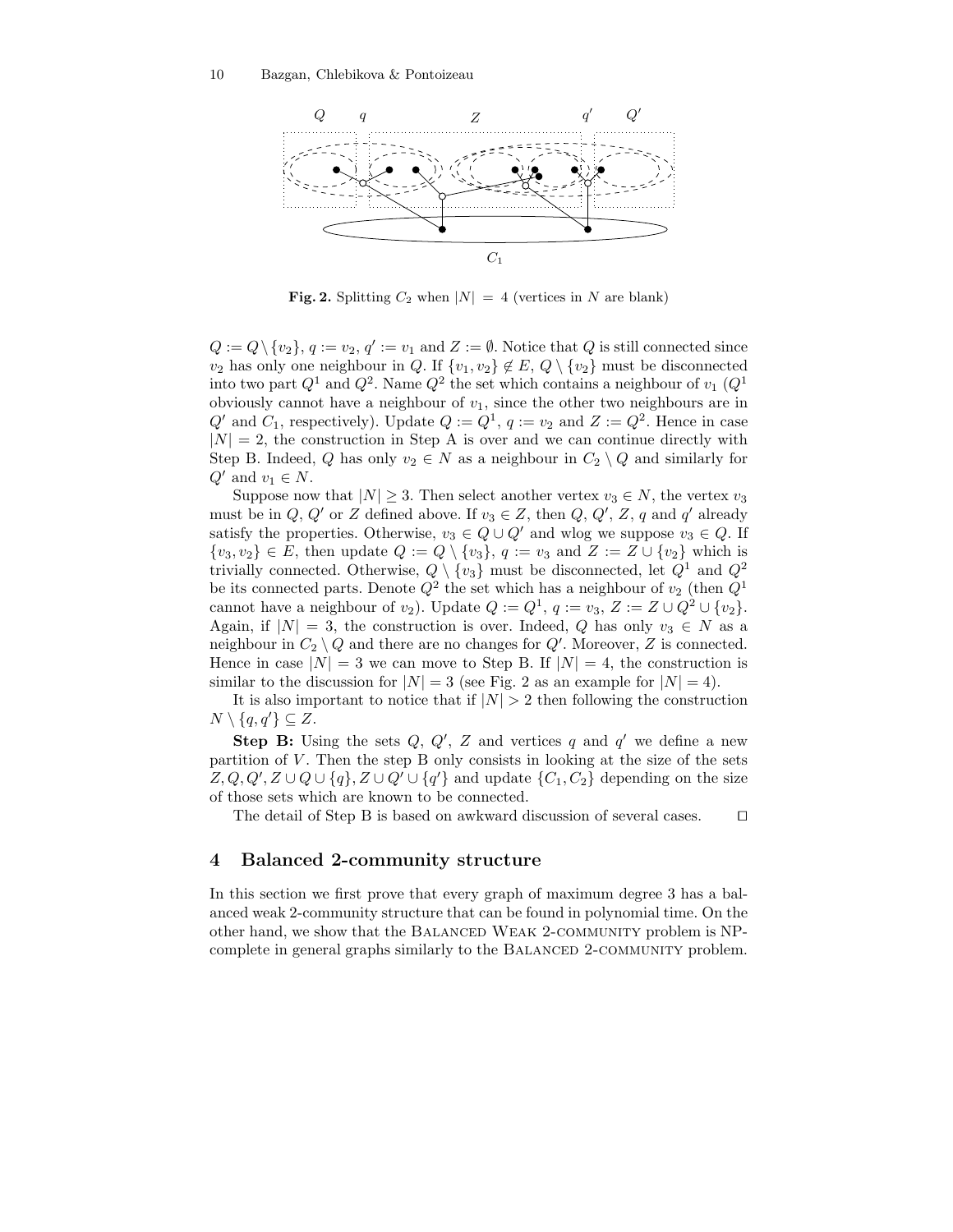The latter result was presented as the main result in [9] and here an alternative shorter proof is given. Both NP-complete results are valid if connectivity of both parts is required.

Remark. As follows from Section 3, every 3-regular graph has a 2-community structure. But if we look for a balanced partition there exists a 3-regular graph which doesn't have a balanced 2-community structure, see Fig. 3. The graph is obtained by linking three "cross gadgets". First notice that if a 2-community exists for the graph, then all vertices of each cross gadget must be in the same part. Indeed, each vertex of such community structure must have two neighbours in its own part since we search a 2-community structure. But on the other hand, it is impossible to divide the graph into two balanced parts without splitting a cross gadget.



Fig. 3. A cross gadget and a 3-regular graph with no balanced 2-community structure.

Nevertheless, if we focus on a weak community, we can prove that Balanced WEAK 2-COMMUNITY has always a solution in graphs of maximum degree 3. Moreover, a balanced weak 2-community can be found in polynomial time in such graphs.

Theorem 3. Any graph of maximum degree 3 with at least 4 vertices has a balanced weak 2-community structure. Moreover, such a community structure can be found in polynomial time.

*Proof.* Let  $G = (V, E)$  be a connected graph of maximum degree 3. First notice that in any balanced partition, any vertex of degree 1 fulfils condition (2), even if its neighbour is not in its own part. Then, the only vertices which may not satisfy this condition are vertices of degree 2 or 3 which have no neighbour in their own part.

Moreover, for any balanced partition of  $G$ , every vertex of degree 2 or 3, which has at least one neighbour in its own part, satisfies condition (2).

Choose any balanced partition  $\{C_1, C_2\}$  of G. Then repeat the following steps until the partition is a weak 2-community structure:

- 1. If every vertex of degree 2 or 3 has at least one neighbour in its own part, then return  $\{C_1, C_2\}$  as a weak 2-community structure.
- 2. If there exists one vertex of degree 2 or 3 in both parts which has no neighbour in its own part, then swap these two vertices.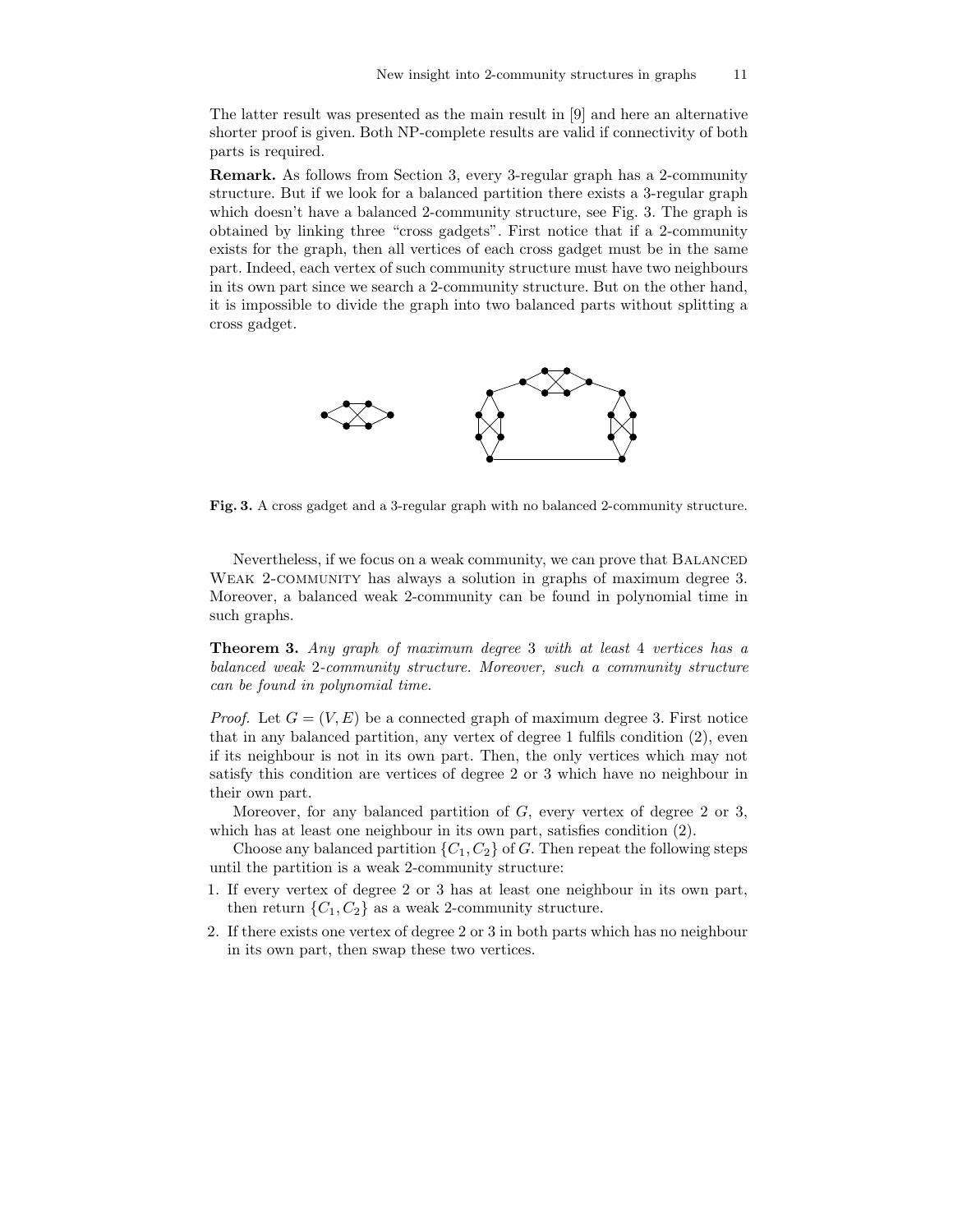3. If there is only one partition that contains a vertex  $v$  of degree 2 or 3 which has no neighbour in its own part (wlog suppose  $v \in C_1$ ), then choose a vertex  $w \in C_2$  such that w has at least one neighbor in  $C_1$  and update:  $C_1 :=$  $C_1 \cup \{w\} \backslash \{v\}, C_2 := C_2 \cup \{v\} \backslash \{w\}.$ 

First notice that if case 3 occurs, such vertex  $w$  always exists since the graph is connected. Moreover, in cases 2 and 3, notice that the partition is still balanced. Besides, the size of the cut between partitions  $C_1$ ,  $C_2$  always decreases (by at least 4 in case 2, by at least 2 in case 3) so after finite numbers of iteration (bounded trivially by  $O(|V|^2)$ , only case 1 remains. Hence at the end of the loop, the algorithm returns a balanced weak 2-community structure. ⊓⊔

It can be observed that the BALANCED 2-COMMUNITY problem (hence also BALANCED WEAK 2-COMMUNITY) is polynomially solvable for graphs with bounded tree-width. Such result follows directly from [2] where problems closely related to communities where studied. Indeed, BALANCED 2-COMMUNITY corresponds to a *t*-Decomposition defined in [2] where the function  $t = n/2$ , the functions a, b are equal and for each vertex v in G let  $a(v) = b(v) = \frac{n/2-1}{n-1}d(v)$ , where  $n$  is the order of the graph. Since this problem was proved to be polynomial-time solvable for bounded tree-width in [2], we can conclude the same result for the BALANCED 2-COMMUNITY problem.

Now we focus on the problem of 2-communities in general graphs. In [7] it has been proved that to find a connected balanced partition without any additional constrains is an NP-complete problem in general graphs. We prove similar results for BALANCED WEAK 2-COMMUNITY and BALANCED 2-COMMUNITY and their connected variants. To show that BALANCED WEAK 2-COMMUNITY is NPcomplete, we use the BALANCED CO-SATISFACTORY PARTITION problem which was proved NP-complete by Bazgan *et al.* [4]. The problems is defined as follow:

BALANCED CO-SATISFACTORY PARTITION

**Input**: A graph  $G = (V, E)$  on an even number of vertices.

Question : Is there a balanced partition  $\{C_1, C_2\}$  of V such that for every  $v \in V$ ,  $d_{in}(v) \leq d_{out}(v)$ ?

## Theorem 4. BALANCED WEAK 2-COMMUNITY is NP-complete.

Proof. Clearly this problem is in NP. We reduce BALANCED CO-SATISFACTORY PARTITION to BALANCED WEAK 2-COMMUNITY. Let  $G$  be a graph on  $2n$  vertices as an instance of BALANCED CO-SATISFACTORY PARTITION, and let  $G'$ , the complement of  $G$ , be an instance of BALANCED WEAK 2-COMMUNITY. If  $G$ admits a balanced co-satisfactory partition  $\{C_1, C_2\}$  then  $\{C_1, C_2\}$  is also a weak 2-community. Indeed, for every vertex  $v \in V$ , then  $d_{in}(v) \leq d_{out}(v)$  in G. Thus, in G' we have  $d_{in}^{G'}(v) = 2n - 1 - d_{in}(v) \ge 2n - 1 - d_{out}(v) = d_{out}^{G'}(v)$ . Conversely, any balanced weak 2-community in  $G'$  is a balanced co-satisfactory partition in G. □

Due to the construction of  $G'$  in Theorem 4 and the reduction from [4] we can conclude the following: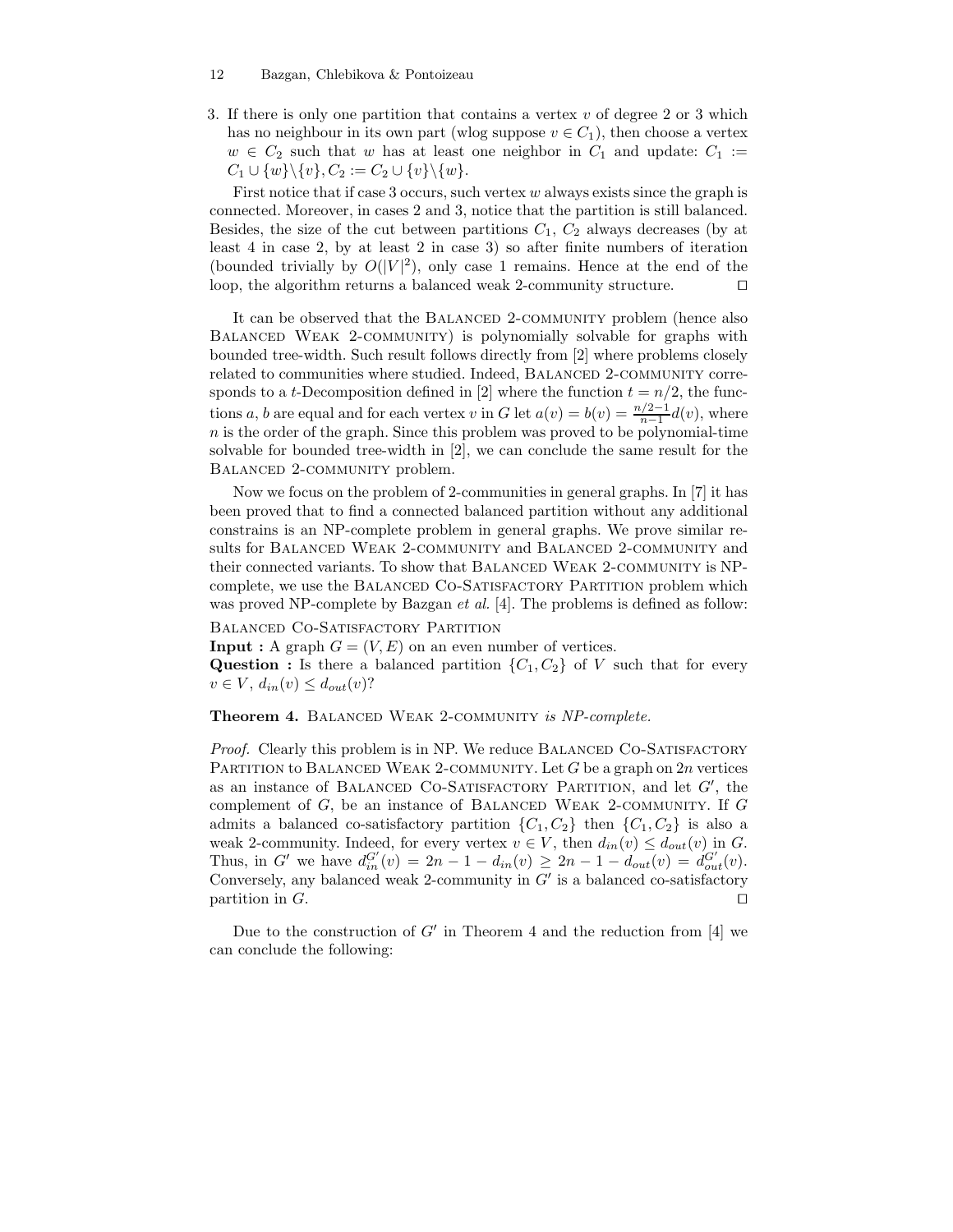Theorem 5. CONNECTED BALANCED WEAK 2-COMMUNITY is NP-complete.

Estivill-Castro et al. [9] have shown that BALANCED 2-COMMUNITY is NPcomplete by constructing a reduction from a variant of the Clique problem. We propose a shorter alternative proof which is also valid for the Connected Balanced 2-community problem. The proof is based on the NP-complete problem BALANCED SATISFACTORY PARTITION which was introduced by Bazgan et al. [3] as follows:

Balanced Satisfactory Partition

**Input**: A graph  $G = (V, E)$  on an even number of vertices.

**Question :** Is there a balanced partition  $\{C_1, C_2\}$  of V such that for every  $v \in V$ ,  $d_{in}(v) \geq \frac{d(v)}{2}$  $\frac{\binom{v}{2}}{2}$ ?

It can be proved that these two problems are in fact equivalent when the number of vertices is even.

**Lemma 4.** Let  $G = (V, E)$  be a graph with n vertices. Consider a partition  ${C_1, C_2}$  of V and  $v \in C_1$ . Then the following assertions are equivalent:

1.  $\frac{d_{in}(v)}{|C_1|-1} \geq \frac{d(v)}{n-1}$  $n-1$ 2.  $\frac{d_{out}(v)}{|C_2|} \leq \frac{d(v)}{n-1}$  $n-1$ 3.  $\frac{d_{in}(v)}{|C_1|-1} \geq \frac{d_{out}(v)}{|C_2|}$  $|C_2|$ 

Remark. Notice that the third assertion in Lemma 4 is the condition (1) of a 2-community structure.

**Lemma 5.** Let  $G = (V, E)$  be a graph with an even number n of vertices. Consider a balanced partition  $\{C_1, C_2\}$  of V. Then for any vertex  $v \in V$ ,  $d_{in}(v) =$  $\frac{|C_1|-1}{n-1}$ d $(v)$  if and only if  $d(v) = n-1$ .

*Proof.* If  $d(v) = n-1$ , then clearly  $d_{in}(v) = n/2-1$ . Suppose now that  $d_{in}(v) =$ n/2−1  $\frac{1}{n-1}d(v)$ . Notice that  $(-2)(n/2-1)+1(n-1)=1$  from which it can be easily shown that  $n/2 - 1$  and  $n - 1$  do not have common divisors. This implies that  $d(v)$  is a multiple of  $n-1$ . Thus,  $d(v) = n-1$ . □

**Remark.** Let  $\{C_1, C_2\}$  be a balanced partition of G and  $v \in C_1$  be a vertex of degree  $n-1$ . Since v has  $\frac{n}{2}-1$  neighbors in its own part and  $\frac{n}{2}$  in other part,  $v$  does not satisfy the condition of BALANCED SATISFACTORY PARTITION. However, v satisfies the BALANCED 2-COMMUNITY condition since  $\frac{d_{in}(v)}{|C_1|-1} = 1$ .

**Proposition 1.** Let  $G = (V, E)$  be a graph with n vertices without vertices of degree  $n-1$ . Then BALANCED SATISFACTORY PARTITION and BALANCED 2-COMMUNITY are equivalent on G.

*Proof.* Suppose that  $G$  is a yes-instance of BALANCED SATISFACTORY PAR-TITION, that is there exists a balanced partition  $\{C_1, C_2\}$  of V such that any vertex  $v \in V$  satisfies the condition  $d_{in}(v) \geq \frac{1}{2}d(v)$ , which implies that  $d_{in}(v) \geq$  $|C_1|-1$  $\frac{|C_1| - 1}{2|C_1| - 1}$  $d(v) = \frac{|C_1| - 1}{n-1}$  $d(v)$ . Thus, G is a yes-instance of BALANCED 2-COMMUNITY.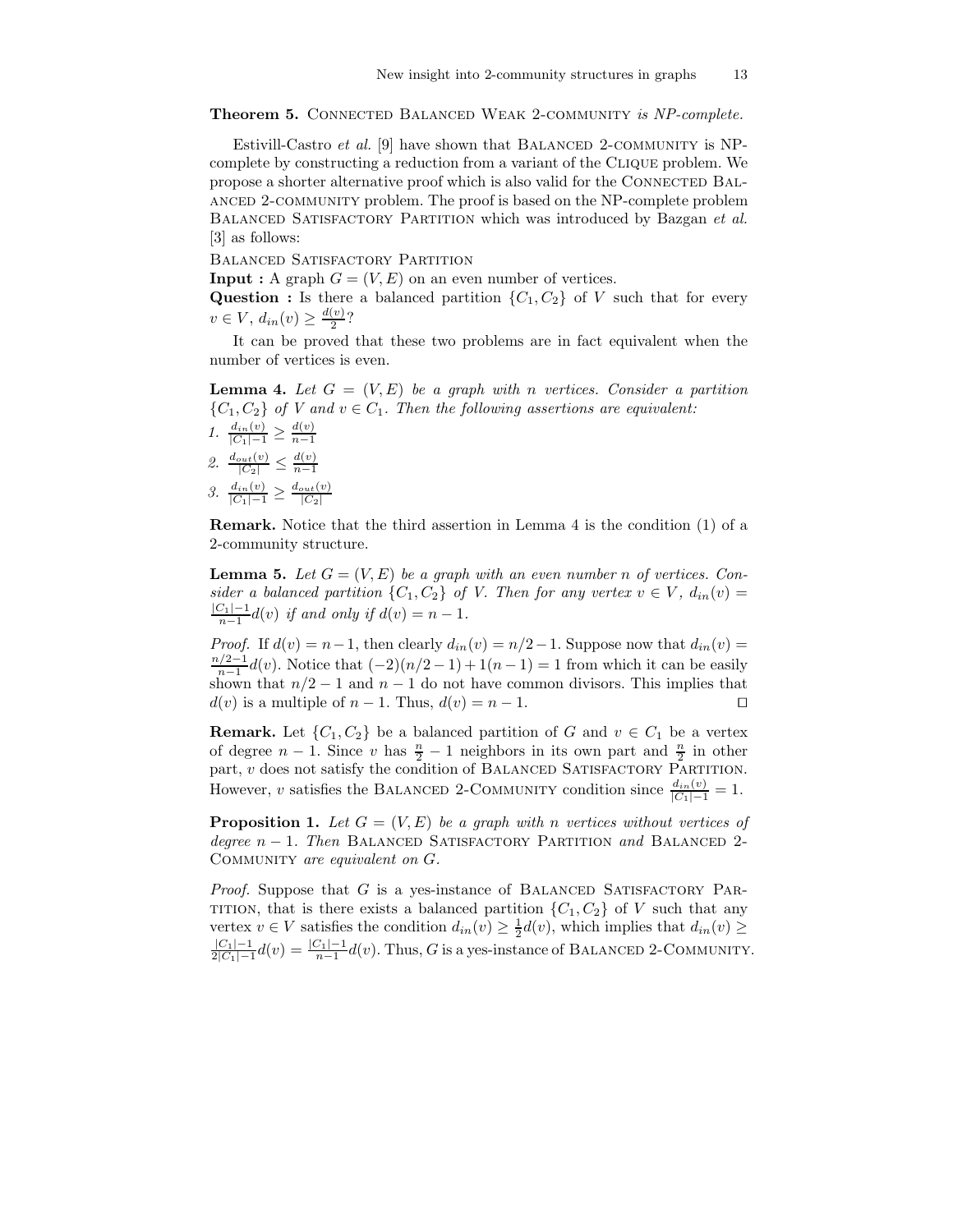Suppose now that  $G$  is a yes-instance of BALANCED 2-COMMUNITY, that is there exists a balanced partition  $\{C_1, C_2\}$  of V such that any vertex  $v \in V$ satisfies the condition  $d_{in}(v) \geq \frac{|C_1| - 1}{|C_2|}$  $\frac{C_1|C_1|}{|C_2|}d_{out}(v)$  that is equivalent to  $d_{in}(v) \ge$  $\frac{|C_1|-1}{n-1}$ d(v) using Lemma 4. According to Lemma 5, there is no vertex v such that  $d_{in}(v) = \frac{|C_1| - 1}{n - 1} d(v)$ .

We have to show that for every vertex  $v \in V$ ,  $d_{in}(v) \geq \frac{1}{2}d(v)$ . Suppose by contradiction that there exists a vertex  $v \in V$  that does not satisfy the inequality that is  $|0\rangle$ 

$$
\frac{C_1| - 1}{n - 1} d(v) < d_{in}(v) < \frac{1}{2} d(v)
$$

First, notice that  $\frac{1}{2}d(v) - \frac{|C_1| - 1}{n-1}d(v) = \frac{1}{2(n-1)}d(v) < 1$ , which means that there is at most one whole number between  $\frac{|C_1|-1}{n-1}d(v)$  and  $\frac{1}{2}d(v)$ .

Moreover,  $d(v)$  cannot be even, since otherwise  $d(v)/2$  would be a whole number and thus  $d_{in}(v)$  could not be a whole number. Then  $d(v)$  is odd and let  $d(v) = 2p + 1$ ,  $p \in \mathbb{N}$ . We will arrive to a contradiction by showing that  $p < d_{in}(v) < p + 1/2$ . Notice that  $d(v) < n - 1 \Rightarrow \frac{d(v) - 1}{2} < \frac{|C_1| - 1}{n-1}d(v)$  that implies  $p < \frac{|C_1| - 1}{n-1} d(v) < d_{in}(v)$ . Then, we have necessarily  $d_{in}(v) \geq \frac{1}{2} d(v)$  for every vertex  $v \in V$ , that is G is a yes-instance of BALANCED SATISFACTORY PARTITION. □

BALANCED SATISFACTORY PARTITION has already been proved NP-complete in [3], even if both parts are required to be connected. Moreover, the reduction which is used to prove it does not construct a graph with vertices of degree  $n-1$ . Thus we obtain a similar result as in [9] (the authors mentioned along the lines that the proof works also in connected case).

## Theorem 6. CONNECTED BALANCED 2-COMMUNITY is NP-complete.

On the other hand, it is interesting to notice that there exist graphs in which all 2-community structures are balanced (see Fig. 4).



Fig. 4. A graph in which all 2-community structures are balanced

## 5 Conclusion and open problems

We studied the problems of existence and determination of a 2-community structure and its variants in graphs. We showed that every 3-regular graph has a 2 community structure and such a structure can be found in polynomial time. This